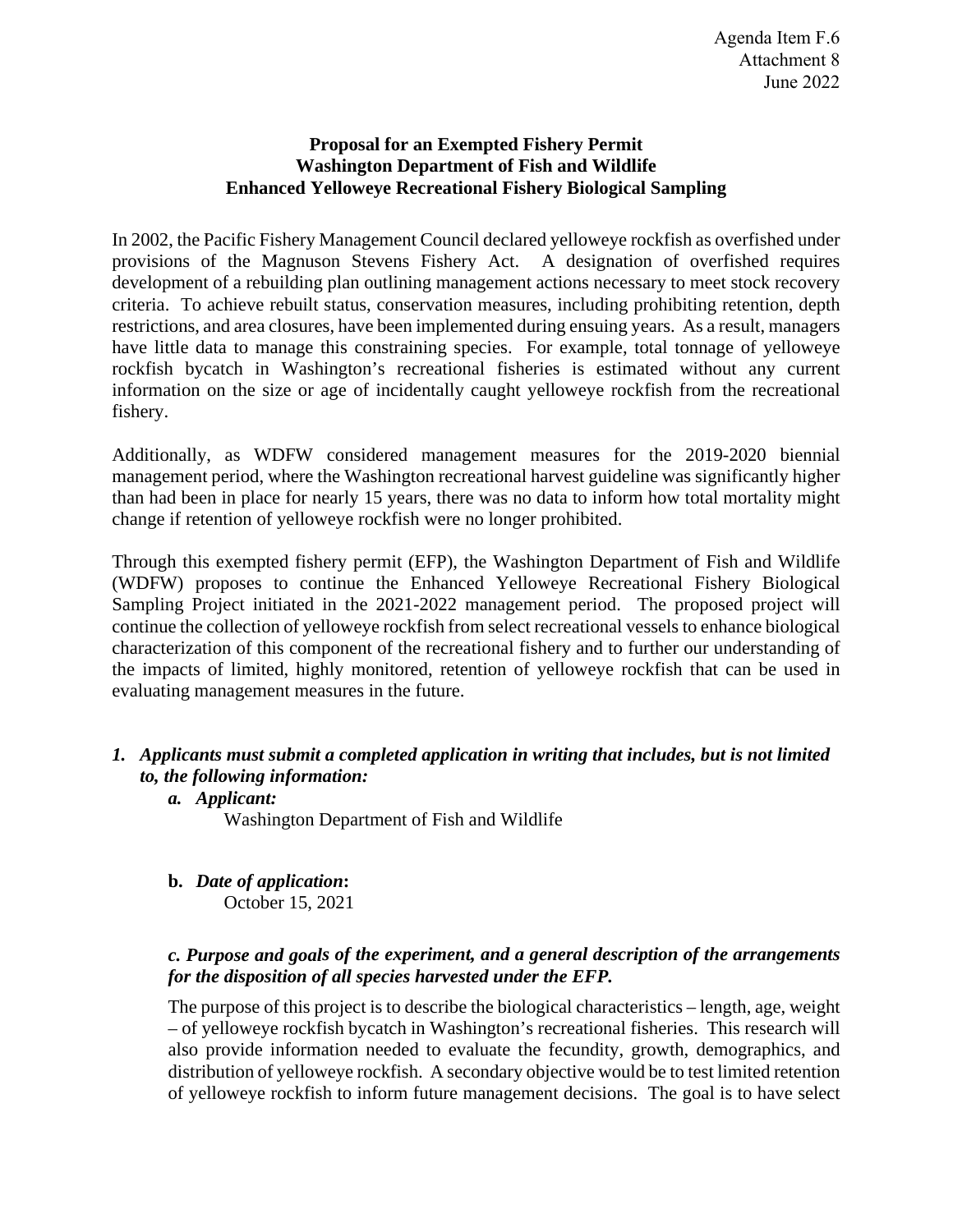private anglers and charter operators retain yelloweye rockfish incidentally caught during standard fishing operations or trips. Participating anglers will retain yelloweye rockfish for immediate (i.e., upon arrival in port) delivery to WDFW staff or a designated alternate. WDFW will process and provide any fish suitable for human consumption post sampling to local charities or food banks. Fish not suitable for human consumption will be disposed of.

### *d. Valid justification explaining why issuance of an EFP is warranted.*

More than any other single groundfish species, yelloweye rockfish constrains both commercial and recreational groundfish fisheries; fishery catch, a customary source of biological and population trend data, is now severely limited or lacking altogether. In particular, almost no current biological information is available from yelloweye rockfish bycatch in Washington's recreational fisheries due to the prohibition of landing recreationally caught yelloweye rockfish at any Washington port.

Exempting select Washington private and charter recreational anglers from the prohibition on yelloweye rockfish retention provides WDFW access to these fish for biological sampling. The initial year of this project has successfully provided some biological information on this restricting species. Extending the study into the 2023-2024 management cycle will allow for a more robust data set collected over multiple years. The increase of data collected will lower the uncertainty of inferences made from available biological data. Addressing this data gap will improve stock assessment, estimates of biomass, the average weight estimate for the recreational fishery, and management of the recreational fishery.

### *e. A statement of whether the proposed experimental fishing has broader significance than the applicant's individual goals.*

Addressing the data gap will enable stock assessment scientists to better characterize the size and age composition of the recreational fishery yelloweye rockfish bycatch, which in turn, will improve the assessment of this species, with potential benefit for both recreational and commercial fisheries.

# *f. A statement whether the applicant intends to continue the EFP activities for more than one year. NMFS issues EFPs for only one year at a time. However, if an EFP proposal has a multi-year focus, this information should be included in the proposal.*

Yes, WDFW intends to continue the project through the 2023-2024 management cycle to evaluate the feasibility and benefits of establishing a long-term program by regulation.

### *g. Number of vessels and processors covered under the EFP, as well as vessel names, skipper names, and vessel ID and permit numbers.*

WDFW anticipates working with up to 15 private and charter vessels to conduct this EFP. WDFW has reached out to a group of recreational and charter operators and confirmed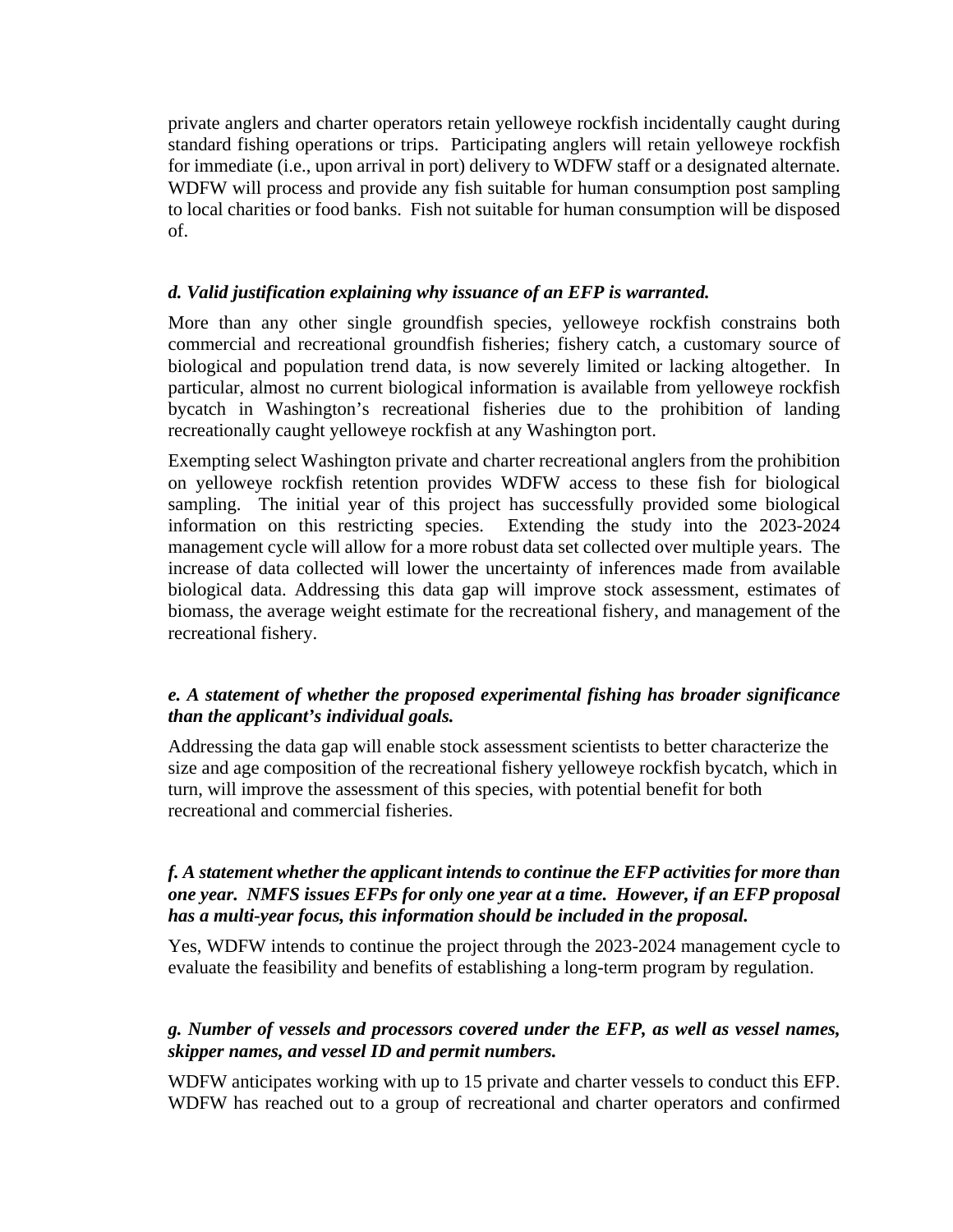their willingness to participate in this EFP. Once the EFP is approved, WDFW will provide a final list of participants with complete details once the EFP has been approved.

#### *h. A description of the species to be harvested under the EFP and the amount(s) of such harvest necessary to conduct the experiment; this description should include estimates of harvest impacts to non-target species.*

This EFP is sought to collect more yelloweye rockfish for fishery dependent monitoring. Only this species requires an exemption to make incidentally caught fish from the recreational fishery available for sampling. The proposed project does not intend to create targeting of yelloweye rockfish by project participants and would simply turn normally discarded fish in the recreational fishery to retained fish (100 percent mortality). The only additional impact to yelloweye rockfish anticipated would be the mortality of the fish that would have survived had they been discarded instead of retained.

Project participants would be subject to interviews conducted by the WDFW Ocean Sampling Program, retained yelloweye rockfish will be reported and recorded as "dead/released" to avoid skewing/biasing estimates of recreational catch and discard. At this point, we expect the core mortality from fish collected through this EFP to be taken from the Washington recreational harvest guideline. At this time, we propose that the additional mortality resulting from execution of the EFP would be taken from WDFW research set aside of 1 mt.

Impact to non-project species as a result of this project are not anticipated as the project seeks only to sample yelloweye rockfish encountered through standard recreational fishery activity/operations.

#### *i. A reasonable justification for the amount of EFP fish to be harvested. For statistical purposes, this could include a power analysis or other means to estimate a reasonable amount or number of fish. Any other justification that supports the amount of fish proposed for EFP activities should also be included.*

There about 2000 yelloweye rockfish discarded annually by recreation anglers in Washington. About 40 percent are from fishing trips targeting Pacific halibut and another 50 percent from bottomfish trips. Our sampling goal is to obtain 100 to 200 individual yelloweye rockfish from recreational charter and private anglers in Washington's 2023- 2024 recreational Pacific halibut and recreational groundfish fisheries. Each fish will be sampled for length, weight, sex, otolith, DNA and ovary samples. These data will provide information on size and age composition, and improve average weight estimation for inseason catch monitoring. Detailed catch location information will be documented when possible.

*j. A description of a mechanism, such as at-sea or dockside fishery monitoring, to ensure that the harvest or impact limits for targeted and incidental species are not exceeded, and are accurately accounted for and reported.*